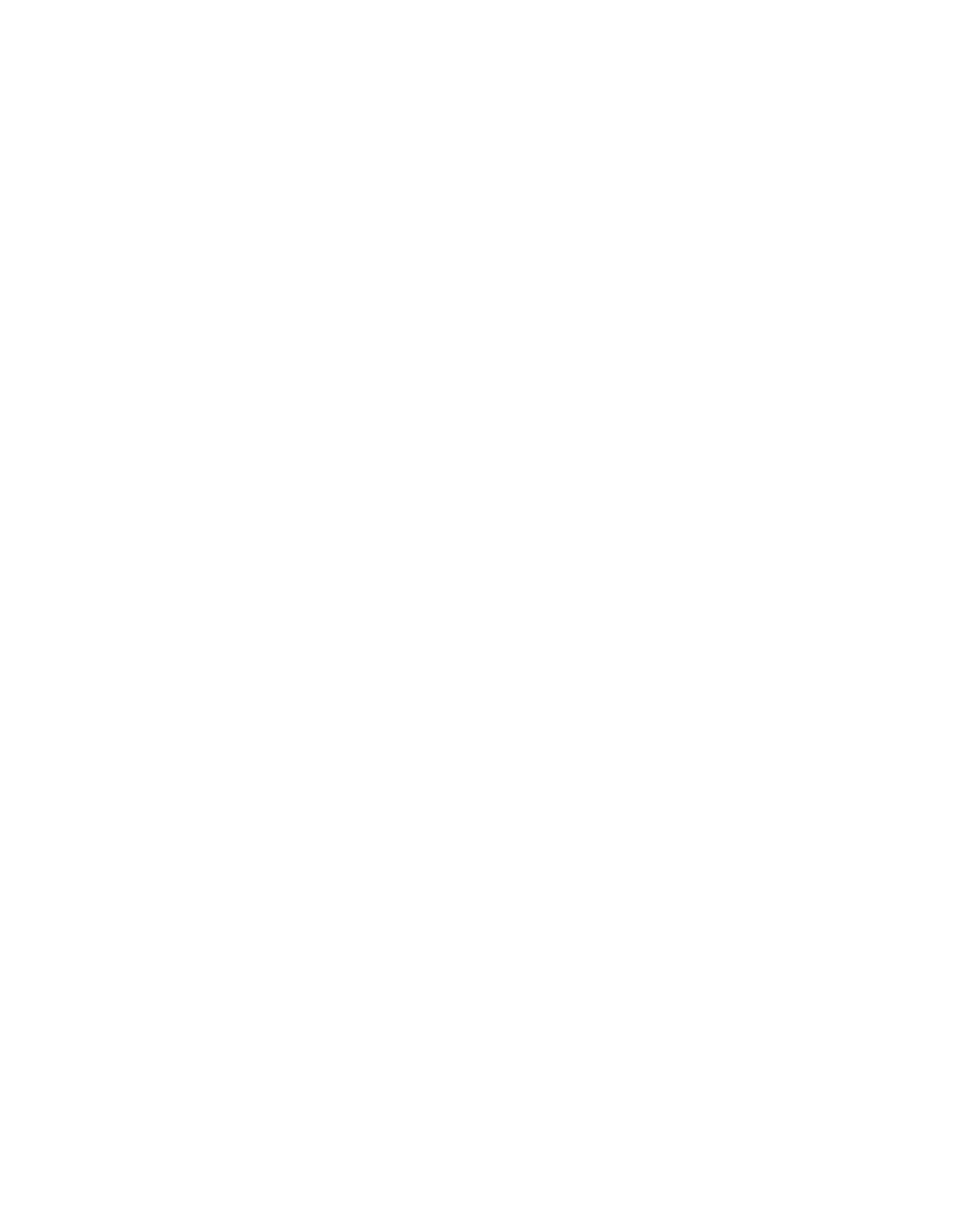# **Contents**

| 16.0 |      |                                                                           |  |
|------|------|---------------------------------------------------------------------------|--|
|      | 16.1 |                                                                           |  |
|      |      | 16.1.1                                                                    |  |
|      |      |                                                                           |  |
|      |      | 16.1.3                                                                    |  |
|      | 16.2 |                                                                           |  |
|      | 16.3 | Analysis of Effects: Magnuson-Stevens Act and Essential Fish Habitat 16.7 |  |
|      | 16.4 |                                                                           |  |
|      | 16.5 |                                                                           |  |
|      |      |                                                                           |  |
|      |      |                                                                           |  |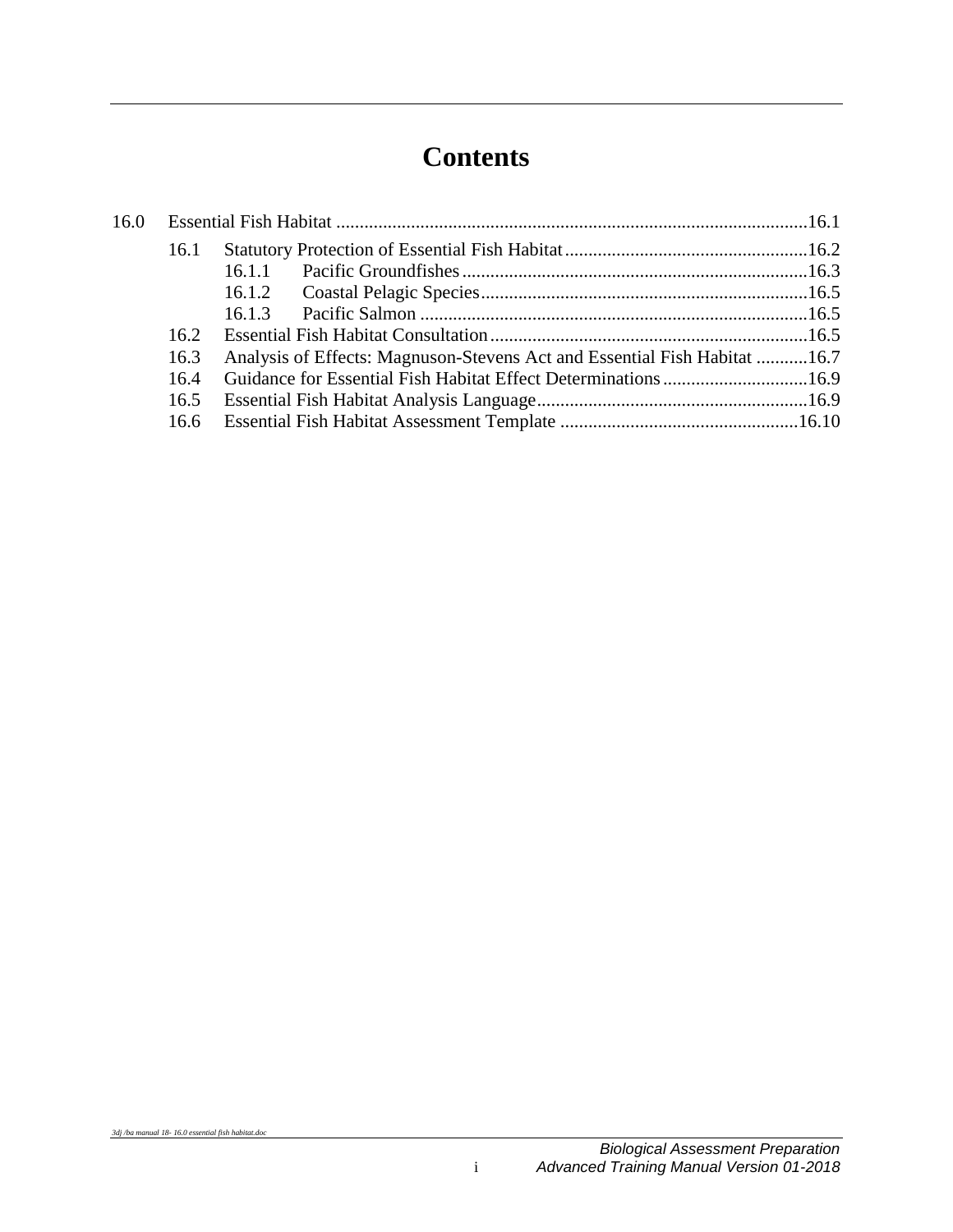# **Tables**

| Table 16-2. Fish species and life-stages with designated essential fish habitat in the |  |
|----------------------------------------------------------------------------------------|--|
|                                                                                        |  |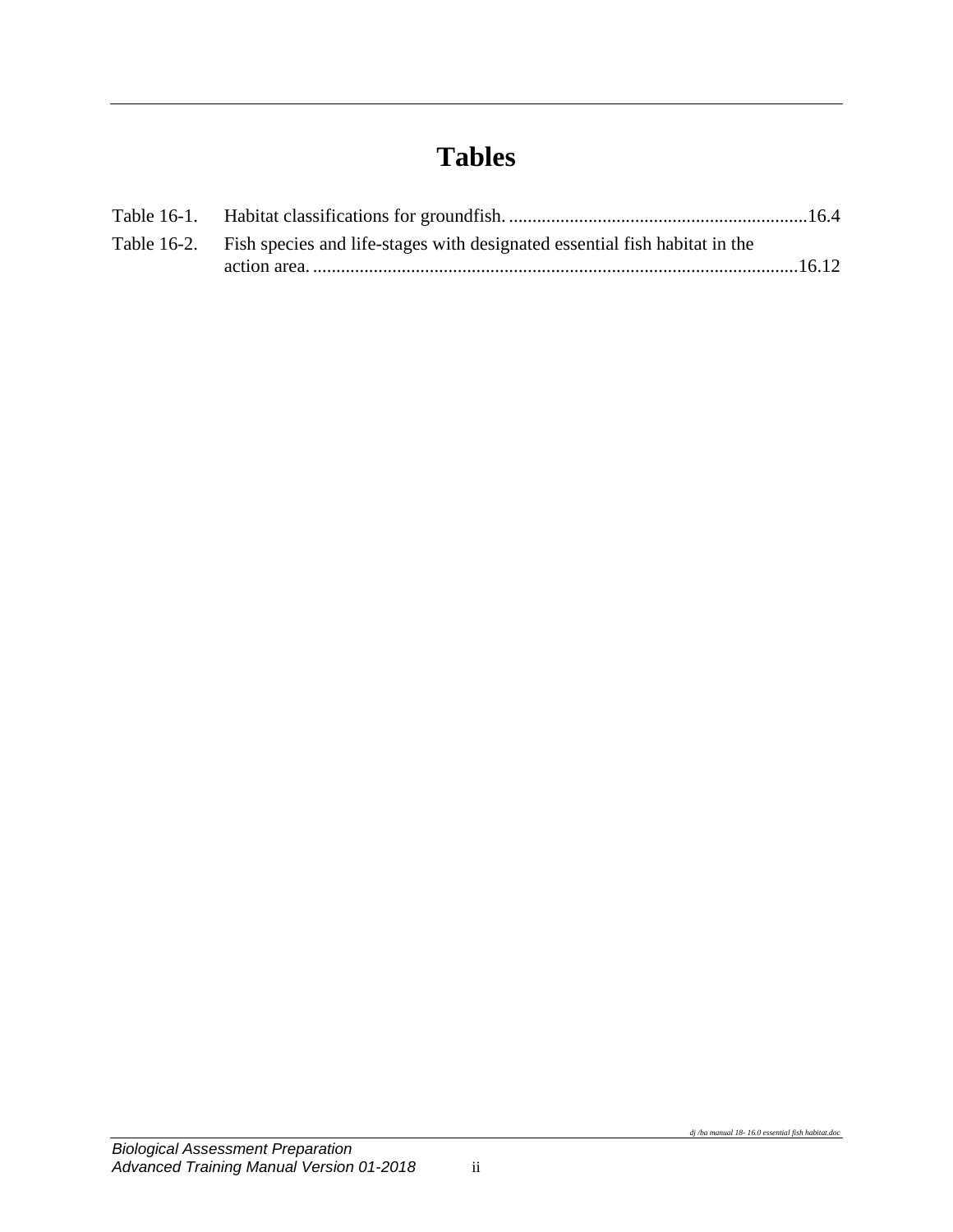# **16.0 Essential Fish Habitat**

## <span id="page-4-0"></span>**Chapter Summary**

- Three federal fishery management plans and their associated *essential fish habitat* (EFH) are applicable to projects within Washington State: the Pacific coast groundfish fishery, the coastal pelagic species fishery, and the Pacific coast salmon fishery.
- The Pacific groundfish fishery includes 82 species, approximately twothirds of which occur in Washington State.
- The coastal pelagic fishery includes four fin fishes (Pacific sardine, Pacific [chub] mackerel, northern anchovy, and jack mackerel) and the invertebrate market squid.
- **The Pacific salmon fishery includes Chinook, coho, and Puget Sound pink** salmon.
- If the federal action agency determines that an action or proposed action may have an adverse effect on essential fish habitat, consultation is required.
- If the federal action agency determines that an action or proposed action will not have an adverse effect on essential fish habitat, consultation is not required.
- In an essential fish habitat assessment, the federal action agency provides to NOAA Fisheries a description of the proposed action, an analysis of effects, minimization measures or proposed mitigation that will be incorporated into the project to minimize potential adverse effects on essential fish habitat, and an effect determination.
- If the essential fish habitat assessment is packaged with the BA, it should be a self-contained document included after the ESA biological assessment, but before the reference section.
- Rather than repeating information provided in the BA, the essential fish habitat assessment can cross-reference relevant sections in the BA that analyze potential project impacts on species or critical habitat.
- Discussion of project effects on essential fish habitat should be general and should be based on the habitat rather than each species.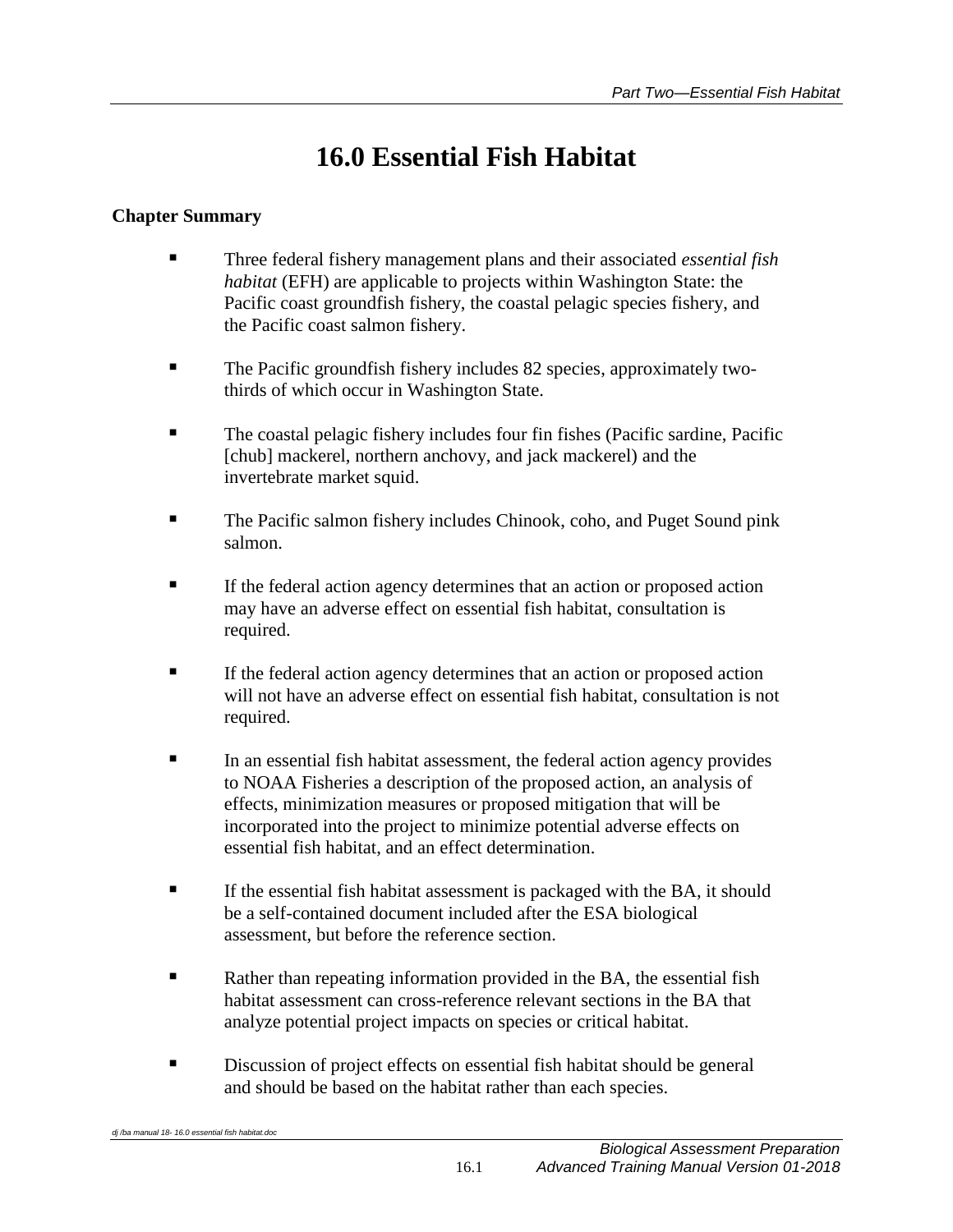Effect determinations should be made for each group of species rather than for each species.

This chapter provides general information on essential fish habitat and the Magnuson-Stevens Fishery Conservation and Management Act (Magnuson-Stevens Act), including information pertaining to each of the three federally managed fisheries and their associated essential fish habitat located in Washington state, an overview of the consultation process, guidance for analyzing effects on essential fish habitat, guidance for effect determinations, recommendations for content and language (provided by WSDOT), and a template for essential fish habitat assessments.

# <span id="page-5-0"></span>**16.1 Statutory Protection of Essential Fish Habitat**

The Magnuson-Stevens Act, as amended by the Sustainable Fisheries Act of 1996 (Public Law 104-267) requires federal agencies to consult with NOAA Fisheries on activities that may adversely affect essential fish habitat. In addition, the law requires fishery management councils to include descriptions of essential fish habitat and potential threats to essential fish habitat in all federal fishery management plans.

Essential fish habitat is defined in the Magnuson-Stevens Act as *those waters and substrate necessary to fish for spawning, breeding, feeding, or growth to maturity*. The law provides the following additional definitions for clarification:

- "Waters" include aquatic areas and their associated physical, chemical, and biological properties that are used by fish, and may include areas historically used by fish where appropriate.
- "Substrate" includes sediment, hard bottom, structures underlying the waters, and associated biological communities.
- "Necessary" means the habitat required to support a sustainable fishery and the managed species contribution to a healthy ecosystem.
- "Spawning, breeding, feeding, or growth to maturity" covers the full life cycle of a species.

Three federal fishery management plans and their associated essential fish habitat are applicable to projects and activities within Washington State: the Pacific coast groundfish fishery, the coastal pelagic species fishery, and the Pacific coast salmon fishery. The ground fish fishery includes 82 species; the coastal pelagic fishery includes four fin fishes (Pacific sardine, Pacific [chub] mackerel, northern anchovy, and jack mackerel) and the invertebrate market squid; and the salmon fishery includes Chinook, coho, and Puget Sound pink salmon.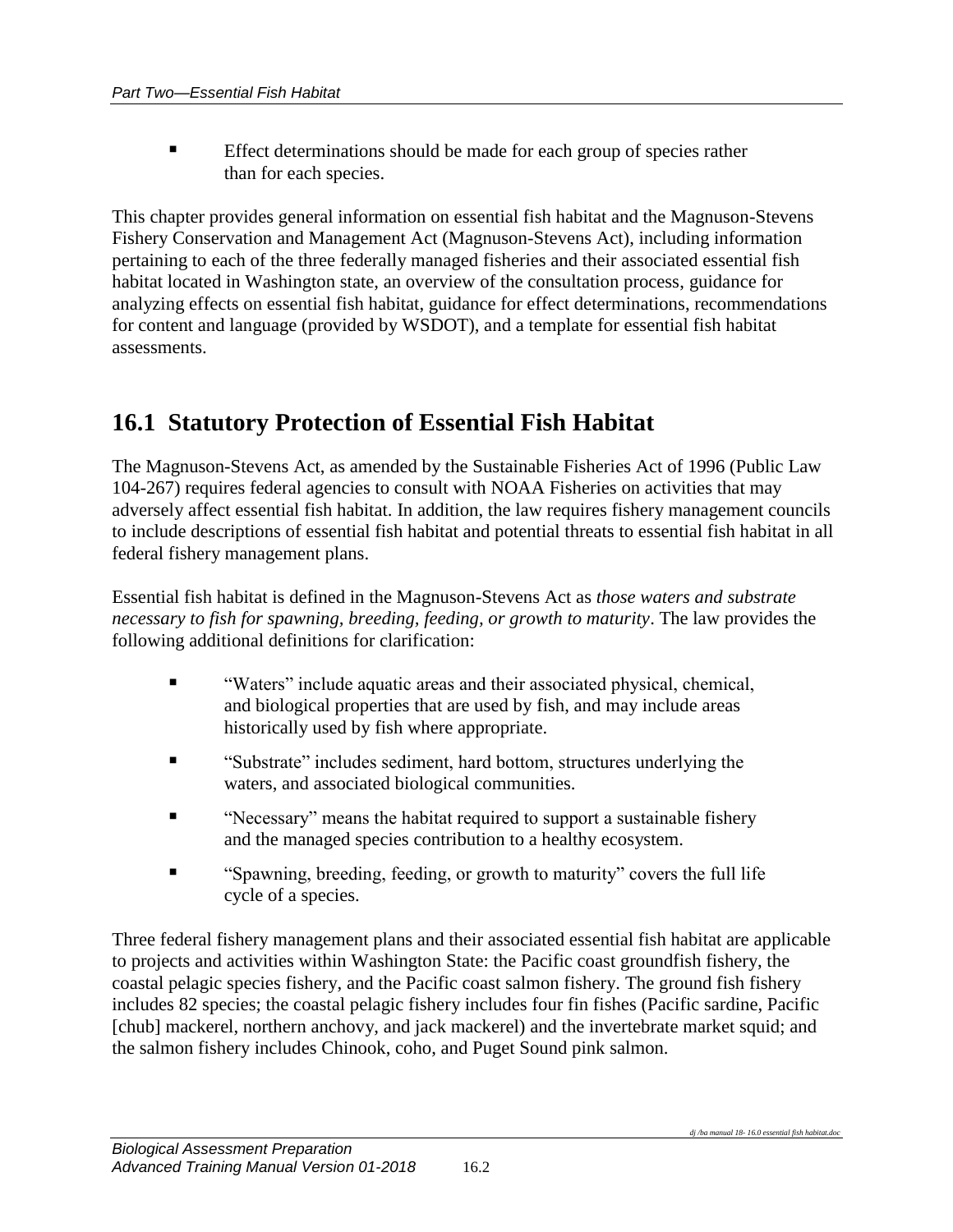The NOAA Fisheries website provides an online source of information for essential fish habitat issues: <http://www.westcoast.fisheries.noaa.gov/habitat/fish\_habitat/efh\_consultations\_go.html >.

### <span id="page-6-0"></span>**16.1.1 Pacific Groundfishes**

Research on the life histories and habitats of these species varies in completeness. While some species are well studied, there is relatively little information on certain other species. Information about the habitats and life histories of the species managed by the Pacific coast groundfish fishery management plan is evolving, with varying degrees of improvement in information for each species.

In November 2005, the Pacific Fishery Management Council released Appendix B3 to the Pacific Coast Groundfish Fishery Management Plan. This appendix provides detailed descriptions of EFH for groundfish species based on habitat use, species and life stage distribution, and prey associations. The fundamental variables for determining if a particular area is EFH for a particular species are latitude, substrate and depth, which overlap with areas of observed prey species. The Pacific Habitat Use Relational Database (HUD) has been developed to provide a flexible, logical structure within which information on the uses of habitats by species and life stages in the west coast groundfish species complex can be stored, summarized and analyzed as necessary. Appendix B3 includes a series of tables providing output from the HUD model. The HUD tables provide a detailed text description of groundfish EFH pursuant to guidelines at 50 CFR 600.815(a).

The tables consist of the following:

- Shaded header row lists each groundfish species' common name, genus and species
- Lifestage; i.e. adult, juvenile, etc.
- **Minimum/maximum depth (meters) are listed for each lifestage**
- **Minimum/maximum latitude (decimal degrees north) are listed for each** lifestage
- **Preferred habitat combinations listed with associated activities and** observed prey

Most species/lifestages are observed within multiple habitat combinations and therefore many species/lifestages will have multiple habitat combinations listed below them. The habitat preferences are broken down by four life stages: eggs, larvae, juveniles and adults. The HUD contains absolute depth as well as latitude values for the four life stages of most species in the FMP. All depths listed are in meters. All latitudes are in decimal degrees north.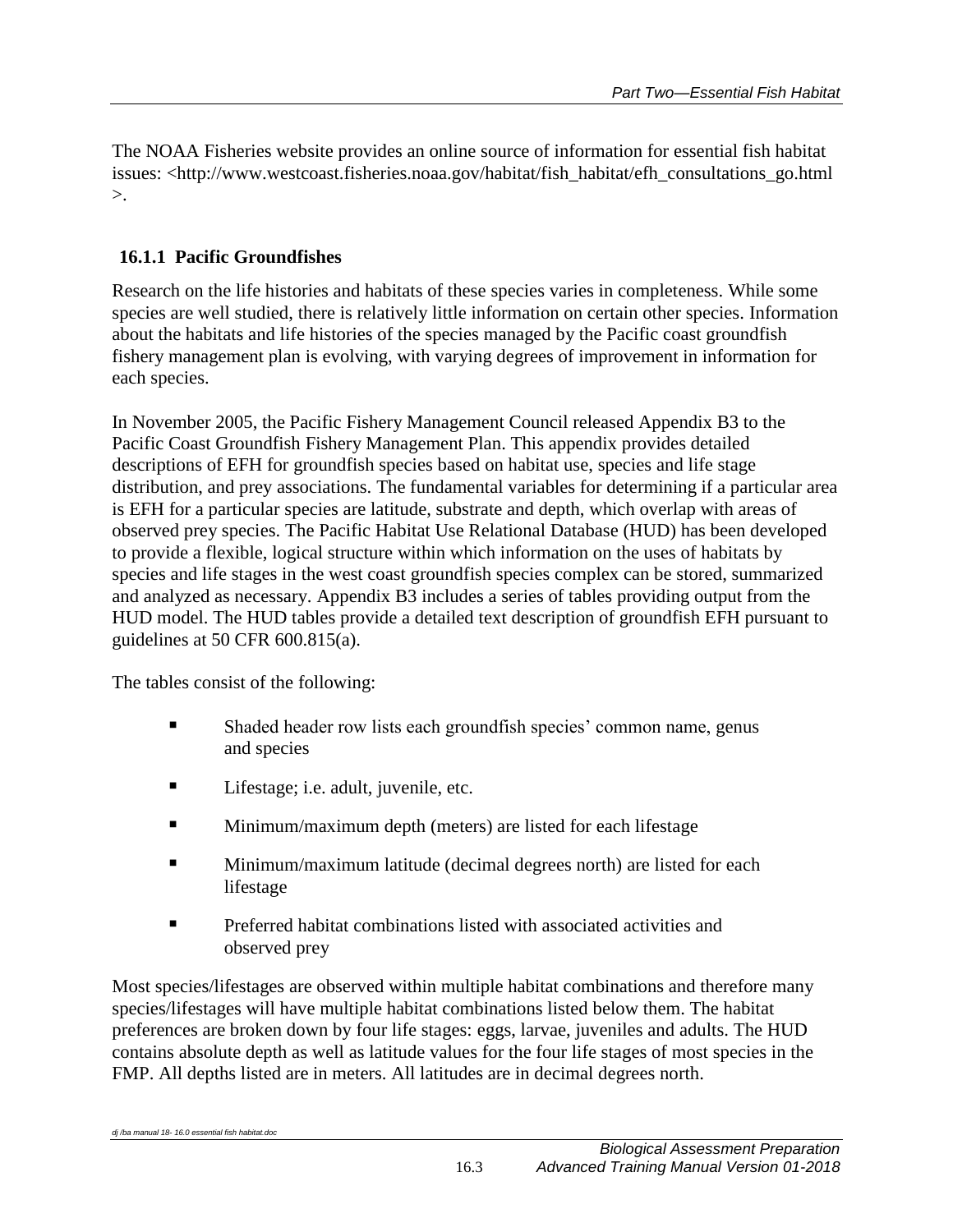EFH is limited to US waters. In the instances where the text description includes a latitude range that extends beyond US waters, EFH stops at the boundary.

Preferred habitat types are classified according to their physical features. The habitat classifications are currently independent and are not structured as sub sets within one another. For the west coast, the following types have been delineated:

<span id="page-7-0"></span>

| Megahabitat         | Induration                | Meso/macro habitat          |                        | Modifier               |
|---------------------|---------------------------|-----------------------------|------------------------|------------------------|
| Abyssal Plain       | Basin                     | <b>Artificial Structure</b> | Algal Beds/Macro       | Mud/Rock               |
| Coastal Intertidal  | <b>Benthos</b>            | Biogenic                    | <b>Artificial Reef</b> | Oil/Gas Platform       |
| Estuarine           | <b>Intertidal Benthos</b> | Epipelagic Zone             | <b>Basket stars</b>    | Piers                  |
| <b>Inland Sea</b>   | Seamount                  | <b>Hard Bottom</b>          | Bedrock                | <b>Rooted Vascular</b> |
| <b>Island Shelf</b> | Submarine Canyon          | Mesopelagic Zone            | Boulder                | Sand                   |
| Nearshore           | Unknown                   | <b>Mixed Bottom</b>         | <b>Brittlestars</b>    | Sand/Boulders          |
| Shelf               | Water Column              | Tide Pool Unconsolidated    | Clay                   | Sand/Cobble            |
| Slope/Rise          |                           | Unknown                     | Cobble                 | Sand/Gravel            |
| Slope/Rise/Plain    |                           | <b>Vegetated Bottom</b>     | <b>Current System</b>  | Sand/Rock              |
|                     |                           |                             | Demosponges            | Sea anemones           |
|                     |                           |                             | Drift Algae            | Sea Lilies             |
|                     |                           |                             | <b>Fronts</b>          | Sea Urchins            |
|                     |                           |                             | Gooseneck barnacles    | Sea Whips              |
|                     |                           |                             | Gravel                 | Seawater surface       |
|                     |                           |                             | Gravel/Cobble          | Silt                   |
|                     |                           |                             | Gravel/Rock            | Silt/Sand              |
|                     |                           |                             | Macrophyte Canopy      | Soft Bottom/Boulder    |
|                     |                           |                             | Mixed mud/sand         | Soft Bottom/Rock       |
|                     |                           |                             | Mud                    | <b>Sponges</b>         |
|                     |                           |                             | Mud/Boulders           | Tube Worms             |
|                     |                           |                             | Mud/Cobble             | Unknown                |
|                     |                           |                             | Mud/Gravel             | Vase Sponges           |

### **Table 16-1. Habitat classifications for groundfish.**

Each combination of these four levels defines a unique habitat type. The observed activity and prey are reported for each of these unique combinations of preferred habitat type.

EFH is defined by the Magnuson-Stevens Act as those waters and substrate necessary to fish for spawning, breeding, feeding, or growth to maturity (16 U.S.C. 1802(10)). Therefore the terms spawning, feeding and growth to maturity are used in the tables to describe observed activities. In some habitats, all of these activities are observed. Other habitats have unknown activities associated with them.

Prey observed within the habitat type are listed as specifically as possible in the tables. Attempts are made to list as a taxonomic group, ranging from Family name, to genus and species. Occasionally only a descriptive name is available.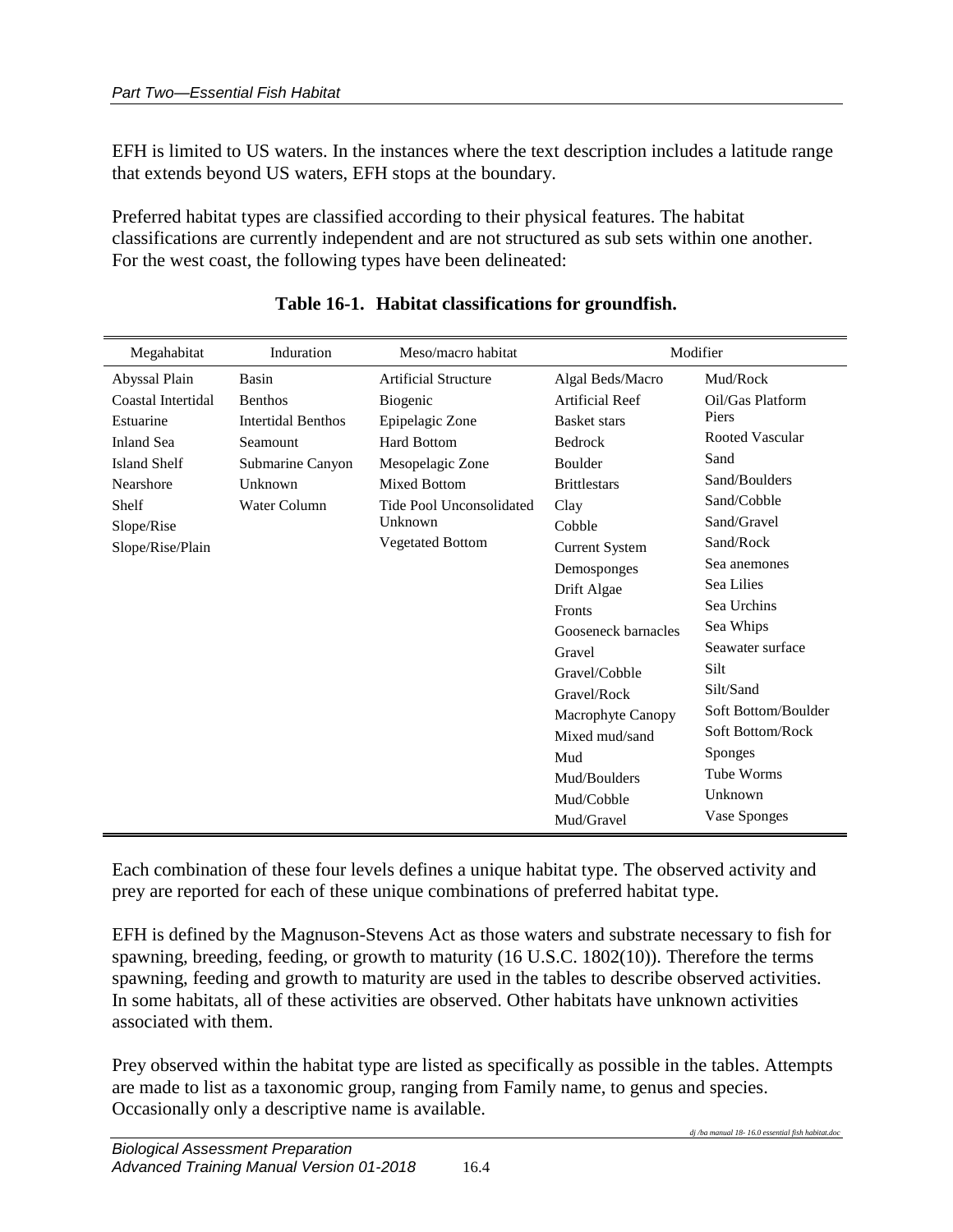There are instances where no data is available from the literature. Blanks in the tables represent these data gaps.

The EFH description tables are available on NMFS website: <http://www.pcouncil.org/wpcontent/uploads/GF\_FMP\_App\_B3.pdf >.

## <span id="page-8-0"></span>**16.1.2 Coastal Pelagic Species**

The coastal pelagic species fin fishes generally occur above the thermocline in the upper mixed layer and are therefore considered pelagic (occurring in the water column near the surface and not associated with substrate). For the purposes of essential fish habitat, the four fin fishes (Pacific sardine, Pacific [chub] mackerel, northern anchovy, and jack mackerel) are treated as a single species complex because of the similarities in their life history and habitat requirements. Market squid are also treated in this same complex because they are also fished above spawning aggregations.

### <span id="page-8-1"></span>**16.1.3 Pacific Salmon**

U.S. Geological Survey (USGS) hydrologic units are used as the descriptor of essential fish habitat. The EFH for the Pacific coast salmon fishery is defined as those waters and substrate necessary for salmon production needed to support a long-term sustainable salmon fishery and salmon contributions to a healthy ecosystem. To achieve that level of production, EFH must include all those streams, lakes, ponds, wetlands, and other currently viable water bodies and most of the habitat historically accessible to salmon in Washington, Oregon, Idaho, and California. This does not include habitats above the impassible barriers identified by the Pacific Fishery Management Council Fishery Management Plan (PFMC 1999).

In the estuarine and marine areas, salmon EFH extends from the near-shore and tidal submerged environments within state territorial waters out to the full extent of the exclusive economic zone (370.4 km) offshore of Washington, Oregon, and California north of Point Conception.

Foreign waters off Canada, while still salmon habitat, are not included in salmon EFH because they are outside United States jurisdiction. The Pacific coast salmon fishery also includes the marine areas off Alaska designated as salmon EFH by the North Pacific Fishery Management Council. This identification of EFH is based on the habitat used by coho, Chinook, and pink salmon.

# <span id="page-8-2"></span>**16.2 Essential Fish Habitat Consultation**

Essential fish habitat consultations address species in the federally managed Pacific groundfish fishery, the coastal pelagic species fishery, and the Pacific salmon fishery. If the federal action agency determines that an action or proposed action may have an adverse effect on EFH,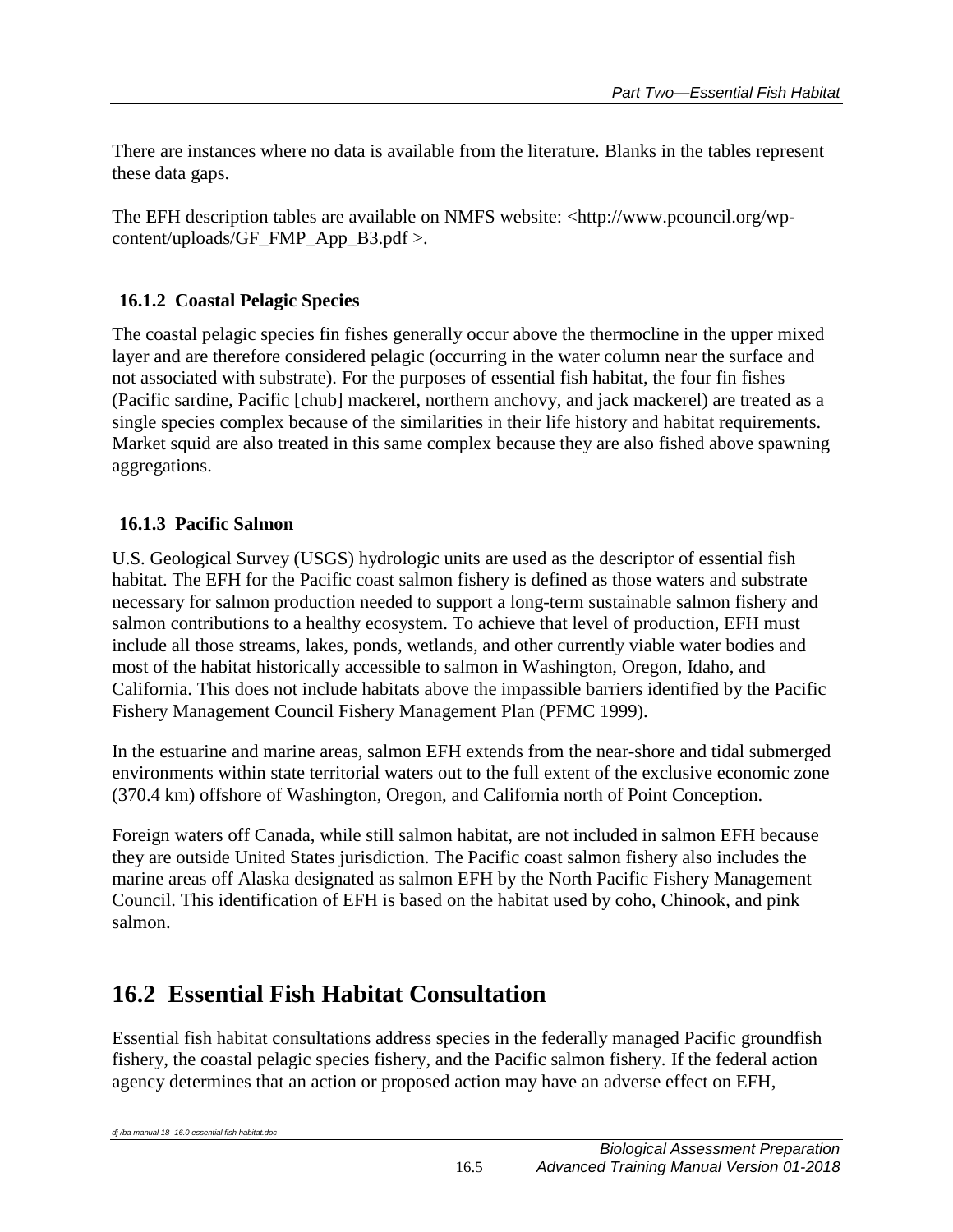consultation is required. If the federal action agency determines that an action or proposed action will not have an adverse effect on EFH, consultation is not required.

Usually, but not always, when impacts of a proposed action affect species under NOAA Fisheries jurisdiction, EFH species or EFH itself also will sustain impacts from the proposed action. Consequently, the analysis of effects on EFH can often cross-reference the effects analysis provided within the BA for NOAA Fisheries species and critical habitat protected under the Endangered Species Act.

In some situations a separate EFH impact analysis may be required (e.g., cases in which a project does not affect the evolutionarily significant unit of a listed species, but is located where Chinook, pink, or coho salmon or ground fishes occur). In another example, a separate analysis is appropriate when a BA only addresses impacts on bull trout and bull trout habitat, requiring additional analysis of potential impacts on coho, Chinook, and pink salmon habitats, as well as habitat for ground fish or coastal pelagic species, in order to adequately address essential fish habitat.

There are four components of an essential fish habitat consultation:

- **Notification—the federal action agency notifies NOAA Fisheries of an** activity that may adversely affect EFH.
- **Essential fish habitat assessment**—the federal action agency provides NOAA Fisheries with a description of the proposed action, analysis of effects, and effect determination.
- **Conservation recommendations**—NOAA Fisheries involves the federal action agency in development of advisory EFH conservation recommendations and provides them to the federal agency.
- **Federal action agency response—the federal action agency provides a** written response to NOAA Fisheries within 30 days after receiving NOAA Fisheries conservation recommendations.

If the determination is that the proposed action may have an adverse effect on essential fish habitat, NOAA Fisheries must provide EFH conservation recommendations to the federal action agency that submitted the environmental documentation. The federal action agency must then provide a detailed written response within 30 days of receiving the recommendations (or at least 10 days prior to final approval of the action, if a decision by the federal action agency is required in less than 30 days).

The written response must include a description of measures proposed by the agency for avoiding, mitigating, or offsetting the impact of the activity on EFH. If the response is inconsistent with the recommendations made by NOAA Fisheries, adequate justification for not following the recommendations by NOAA Fisheries must be provided.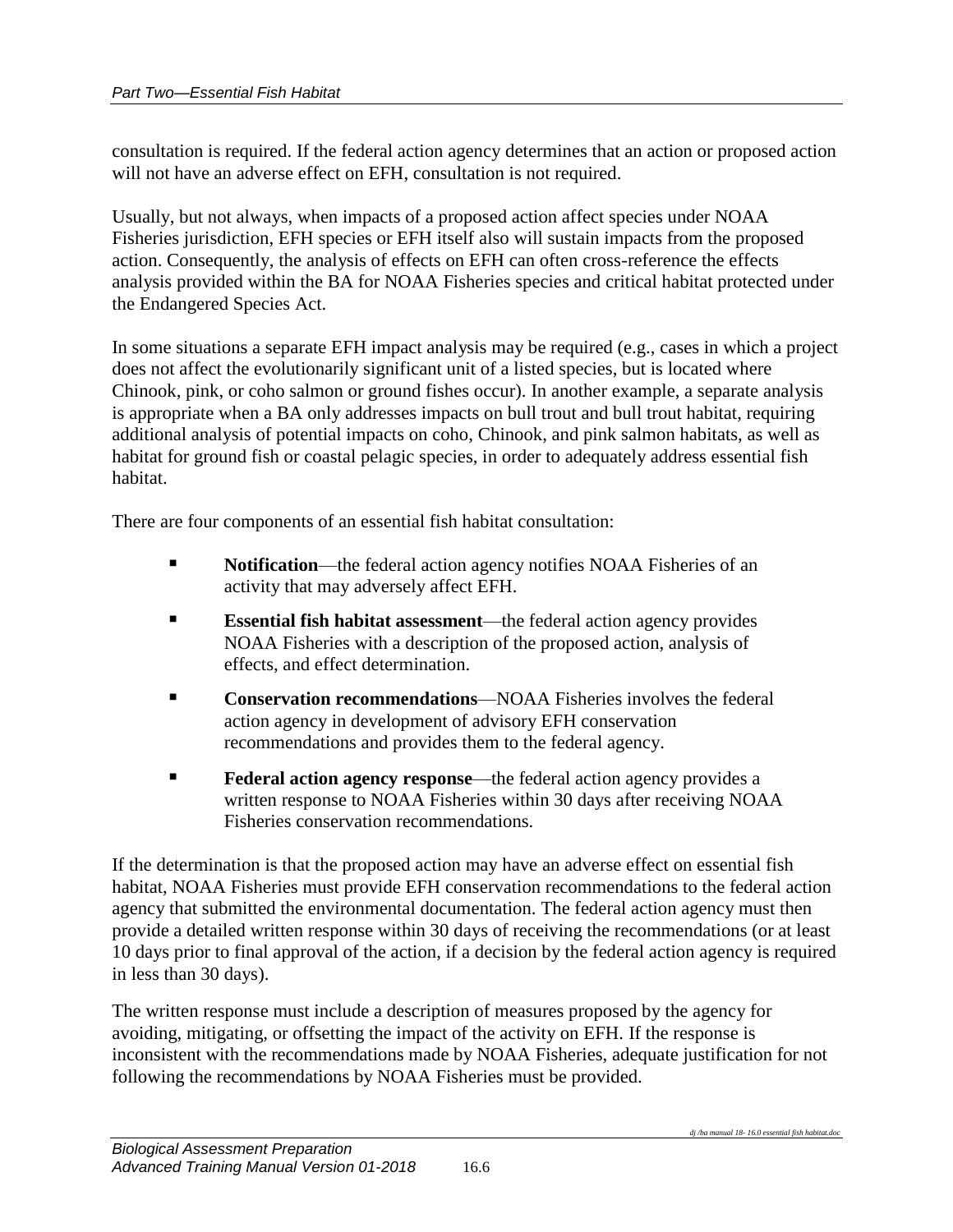# <span id="page-10-0"></span>**16.3 Analysis of Effects: Magnuson-Stevens Act and Essential Fish Habitat**

To streamline the essential fish habitat consultation process, consultation can occur under NEPA, ESA, or another federal process agreed upon by NOAA Fisheries and the federal action agency. FHWA-funded projects may be streamlined by combining the EFH analysis with ESA Section 7 consultation. The analysis of project impacts on EFH should be prepared as a separate assessment document, to be included after the ESA BA.

Since the BA contains a detailed analysis of project impacts on critical habitat and the environmental baseline, it may already address most requirements of the EFH impact analysis. The adverse effects analysis discussed in the portion of the BA or BE addressing ESA requirements can be referenced in the EFH section of the document to avoid repetition.

In addition, it is not necessary to discuss the adverse effects on EFH on a species-by-species basis, as this would also be repetitive and would provide the reviewer with no additional information. Instead, the project's effects on EFH should be discussed more generally. If the minimization measures discussed in the ESA portion of the document will also minimize the potential adverse effects on EFH the project biologist may refer to that earlier description.

In general, the EFH assessment is not expected to exceed one page in length if other sections of the BA are referenced. However, if independent EFH analyses are required to address habitats not addressed in the BA, the report may be somewhat longer.

The objective of an EFH assessment is to determine whether the proposed action may adversely affect or will not adversely affect designated EFH for relevant federally managed commercial fishery species within the project action area. Therefore, the appropriate determination is either *may adversely affect* or *will not adversely effect*. There is no *may affect, not likely to adversely affect* category for EFH as there is under ESA.

If the designated EFH is for the Pacific coast salmon fishery, one effect determination must be made for Pacific salmon EFH. In instances where effects on an individual species are unique, an effect determination may be made for the EFH of a specific species (coho, Chinook, or Puget Sound pink). If the EFH in the project area is associated with a ground fish or coastal pelagic species, an effect determination for EFH may be made for each of these species groups.

The analysis must also describe minimization measures proposed to avoid, minimize, or otherwise offset potential adverse effects on designated EFH resulting from a proposed action. The actual EFH discussed depends upon the project location and the species potentially present. Unless it is clear that the effects on a particular species are unique, it is not advisable to discuss the adverse effects on a species-by-species basis. Discussion of project effects on EFH should be general and based on the habitat rather than each species.

The following information should be provided in an essential fish habitat assessment: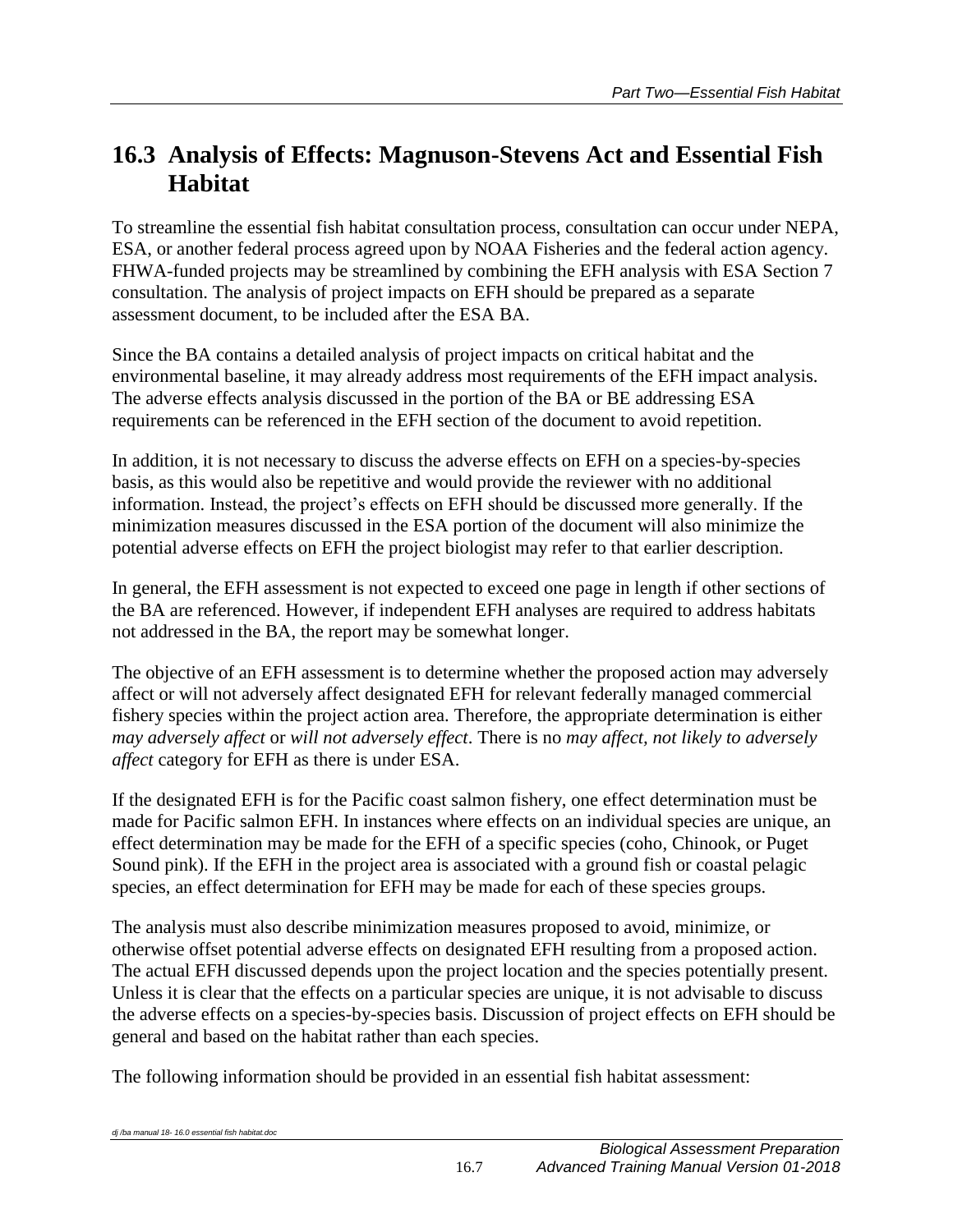- **Action agency title**
- **Project name**
- **Background information on the Magnuson-Stevens Act and definition of** essential fish habitat
- **Description of the proposed activity**
- A definition of the essential fish habitat designation for the fisheries potentially affected by the project
- An identification of the fisheries species likely to occur in the project area and a brief description of their use of the project action area (significant prey species [e.g., Pacific sand lance] should also be considered)
- Description of individual and cumulative adverse effects (and beneficial effects, if any) of the proposed project on relevant EFH, the managed species (including affected life history stages), and associated species such as major prey species
- **Description of EFH minimization measures or proposed mitigation** incorporated into the project to minimize potential adverse effects on EFH (additional conservation recommendations may be developed by NOAA Fisheries upon review of the assessment)
- Conclusion and a summary of potential effects on EFH taking into account the minimization measures stipulated in the previous section
- References to information sources that are specific to the EFH analysis, including information regarding the EFH-specific species occurring in the project action area and the descriptions and definitions of EFH used by the project biologist in the assessment (some of the most frequently used references are provided in the EFH assessment template at the end of this chapter)

The general essential fish habitat consultation and assessment process is similar to the consultation and assessment performed for ESA-regulated species and habitats, as illustrated at the end of this chapter in the detailed EFH assessment template. Additional information on west coast ground fishes is provided in the *EFH Excerpt from Amendment 11—Groundfish Fishery Management Plan*, which is provided on the compact disc accompanying this manual.

Additional information on EFH consultation can be found online at [http://www.westcoast.fisheries.noaa.gov/habitat/fish\\_habitat/efh\\_consultations\\_go.html](http://www.westcoast.fisheries.noaa.gov/habitat/fish_habitat/efh_consultations_go.html) .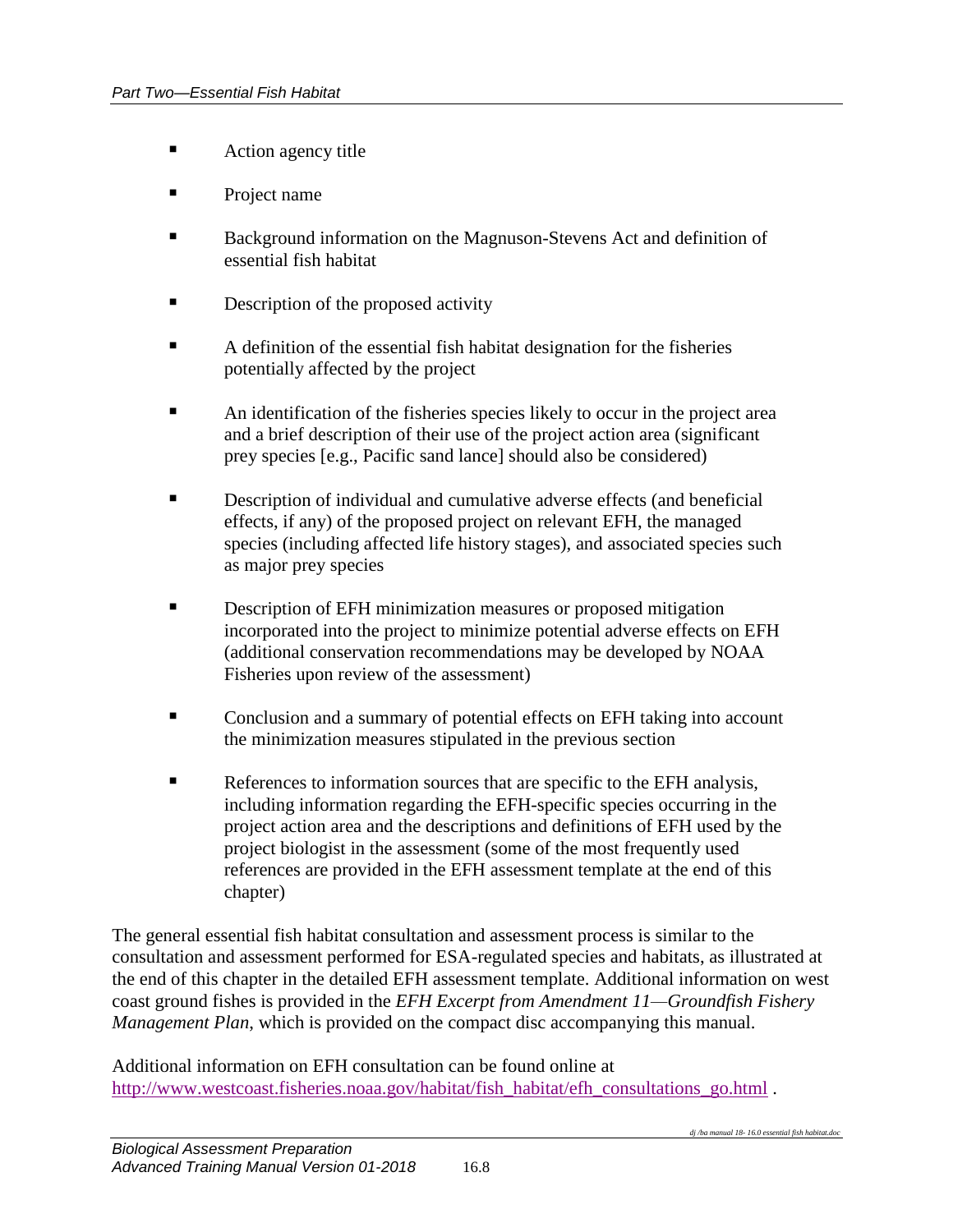# <span id="page-12-0"></span>**16.4 Guidance for Essential Fish Habitat Effect Determinations**

Detailed guidance on essential fish habitat effects analysis is provided on the NOAA Fisheries website:

[<http://www.westcoast.fisheries.noaa.gov/habitat/fish\\_habitat/efh\\_consultations\\_go.htmlA](http://www.westcoast.fisheries.noaa.gov/habitat/fish_habitat/efh_consultations_go.html) separate effect determination must be made for the essential fish habitat of each fishery (species group) that occurs in the project area. Hence a single report may contain an effect determination for several different kinds of EFH; one for Pacific coast salmonids, one for ground fishes, and one for coastal pelagic species.

# <span id="page-12-1"></span>**16.5 Essential Fish Habitat Analysis Language**

Essential fish habitat applies to several species that are not listed under the Endangered Species Act. Therefore, unlisted species may need to be addressed in the analysis of EFH impacts.

The example below contains recommended content and language for an analysis of EFH concerning species under NOAA Fisheries jurisdiction.

#### **Recommended content for essential fish habitat analysis (to be provided in as a stand-alone document after the ESA BA):**

*Describe the law protecting essential fish habitat, how EFH is defined, the species considered under EFH, the occurrence of EFH within the project action area, and any impacts likely to affect EFH from the project activities. Habitat of prey species for the species considered under EFH should also be addressed. The impact analysis should not be lengthy if ESA-listed fishes are addressed in the BA, because most potential impacts on EFH should be addressed in this prior analysis. A determination of may adversely affect should be made if the action results in the reduction of quantity or quality of EFH. Otherwise, a determination of will not adversely affect or no adverse effect is appropriate.*

#### **Sample language for essential fish habitat analysis (to be provided in as a stand-alone document after the ESA BA):**

The Magnuson-Stevens Fishery Conservation and Management Act (Magnuson-Stevens Act) includes a mandate that NOAA Fisheries must identify essential fish habitat (EFH) for federally managed marine fishes, and federal agencies must consult with NOAA Fisheries on all activities or proposed activities authorized, funded, or undertaken by the agency that may adversely affect EFH. The Pacific Fisheries Management Council (PFMC) has designated EFH for the Pacific salmon fishery, federally managed ground fishes, and coastal pelagic fisheries (NOAA Fisheries 1999; PFMC 1999).

The EFH designation for the Pacific salmon fishery includes all those streams, lakes, ponds, wetlands, and other water bodies currently or historically accessible to salmon in Washington, Oregon, Idaho, and California, except above the impassible barriers identified by PFMC (1999). In estuarine and marine areas, proposed designated EFH for salmon extends from near-shore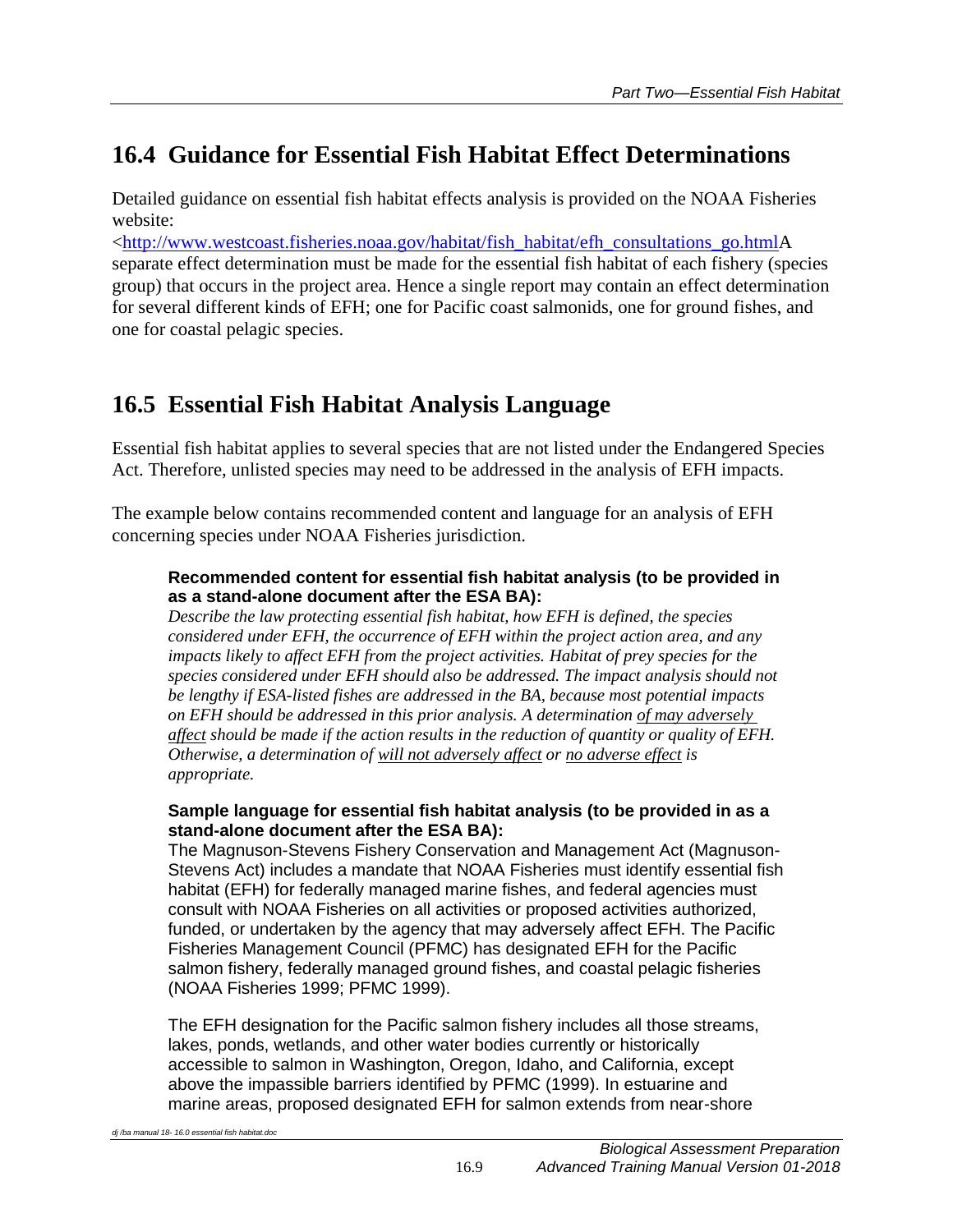and tidal submerged environments within state territorial waters out to the full extent of the exclusive economic zone offshore of Washington, Oregon, and California north of Point Conception (PFMC 1999).

The Pacific salmon management unit includes Chinook (*Oncorhynchus tshawytscha*), coho (*Oncorhynchus kisutch*), and pink salmon (*Oncorhynchus gorbuscha*). All three of these species use Hood Canal for adult migration, juvenile out-migration, and rearing where suitable habitat is present. Coho and Chinook are known to stage in Hood Canal as subadults.

The EFH designation for ground fishes and coastal pelagics is defined as those waters and substrate necessary to ensure the production needed to support a long-term sustainable fishery. The marine extent of ground fish and coastal pelagic EFH includes those waters from the near-shore and tidal submerged environment within Washington, Oregon, and California state territorial waters out to the exclusive economic zone (370.4 km [231.5 miles]) offshore between Canada and the Mexican border.

The west coast ground fish management unit includes 83 species that typically live on or near the bottom of the ocean. Species groups include skates and sharks, rockfishes (55 species), flatfishes (12 species) and ground fishes. Ground fishes such as lingcod (*Ophiodon elongates*), Cabezon (*Scorpaenichthys marmoratus*), and brown rockfish (*Sebastes auriculatus*) potentially occur in Hood Canal (NOAA Fisheries 1998). Coastal pelagics are schooling fishes, not associated with the ocean bottom, that migrate in coastal waters. West coast pelagics include the pacific sardine (*Sardinops sagax*), Pacific chub *(Scomber japonicus*), northern anchovy (*Engraulis mordax*), jack mackerel (*Trachurus symmetricus*), and market squid (*Loligo opalescens*). These fishes are primarily associated with the open ocean and coastal areas (PFMC 1998) and are not likely to occur in the project area.

The Pacific sand lance (*Ammodytes hexapterus*) is an important forage fish for juvenile Chinook salmon. Loss of prey is considered an adverse effect on EFH. The Pacific sand lance is known to breed in Hood Canal.

Essential fish habitat for ground fishes and Pacific salmon is present in the project action area. The project will result in a minor, temporary effect on water quality. No permanent adverse effects on EFH for ground fishes, coastal pelagics, Pacific salmonids, or their prey species will result from the geotechnical test drilling. Therefore, the project will not adversely affect EFH for ground fishes, coastal pelagics, or Pacific salmonids.

## <span id="page-13-0"></span>**16.6 Essential Fish Habitat Assessment Template**

This template is intended to aid in the preparation of essential fish habitat assessments, which must contain the following information (see 50 CFR 600.920(g)):

A description of the proposed project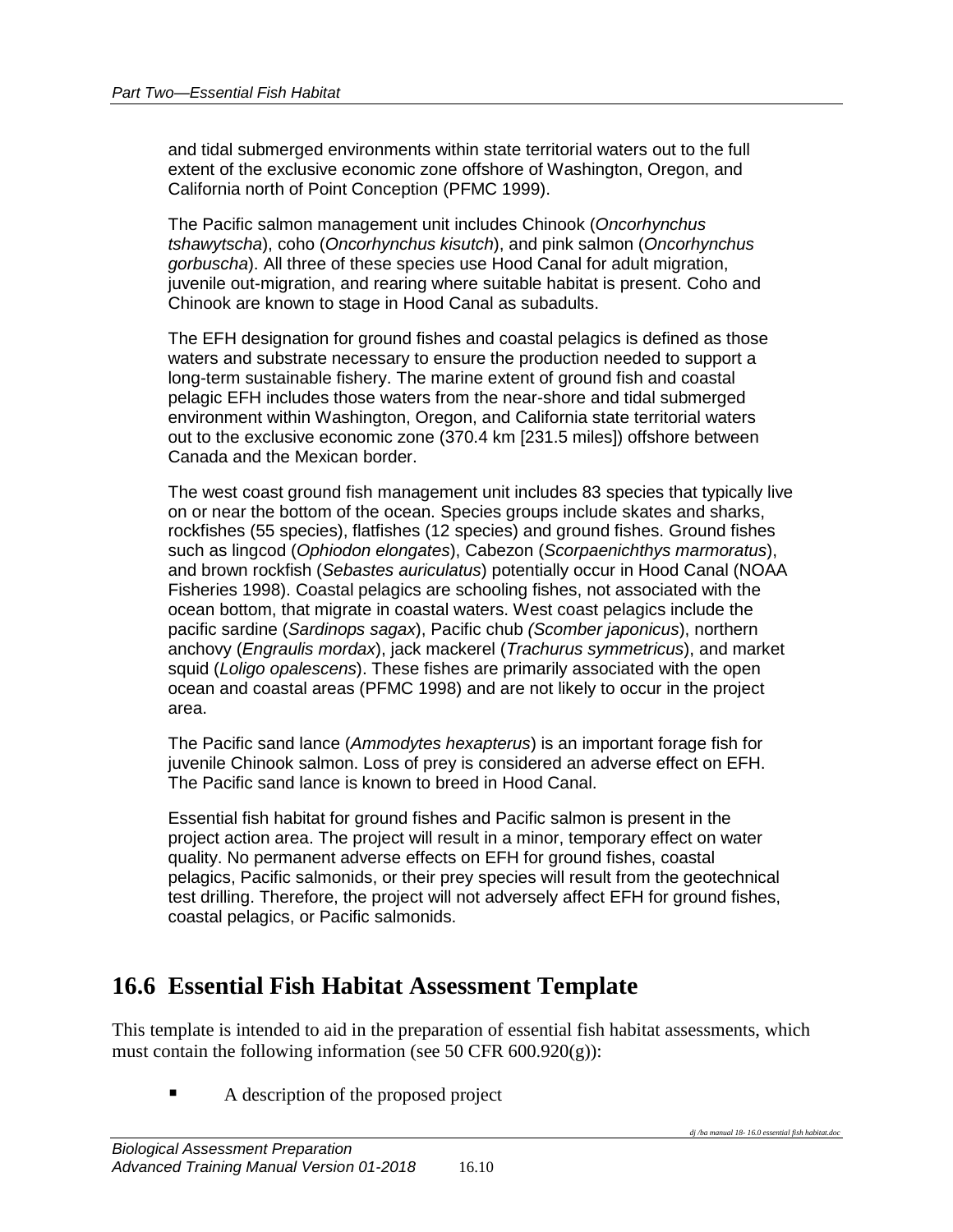- An analysis of the effects (including cumulative effects) of the proposed action on essential fish habitat and the managed species and associated species, such as major prey species, including affected life history stages
- The federal agency's views regarding the effects of the action on essential fish habitat
- **Proposed mitigation, if applicable.**

The essential fish habitat assessment template is available online at <http://www.westcoast.fisheries.noaa.gov/publications/habitat/essential\_fish\_habitat/efh\_assess ment guidance 2004.pdf>.

This template is intended as a guide in preparing an essential fish habitat assessment and can be modified as the writer sees fit. The text in italics is explanatory and should be removed from the final product.

If the essential fish habitat assessment accompanies a biological assessment or biological evaluation that will be provided to NOAA Fisheries, the information already supplied in the BA or BE can be referenced and need not be repeated in the EFH assessment. Headings that do not provide the information required by the EFH regulations, such as Action Agency and Project Name (which are already identified in the BA) need not be repeated in the EFH assessment appendix.

## **Essential Fish Habitat Assessment for**

*[project name and location]*

**Action Agency***: [name of project proponent]*

**Project Name:** *[project name and location]*

### **Essential Fish Habitat Background**

The Magnuson-Stevens Fishery Conservation and Management Act, as amended by the Sustainable Fisheries Act of 1996 (Public Law 104-267), requires federal agencies to consult with NOAA Fisheries on activities that may adversely affect essential fish habitat (EFH).

The objective of this EFH assessment is to determine whether or not the proposed action(s) "may adversely affect" designated EFH for relevant commercially, federally-managed fisheries species within the proposed action area. It also describes conservation measures proposed to avoid, minimize, or otherwise offset potential adverse effects to designated EFH resulting from the proposed action.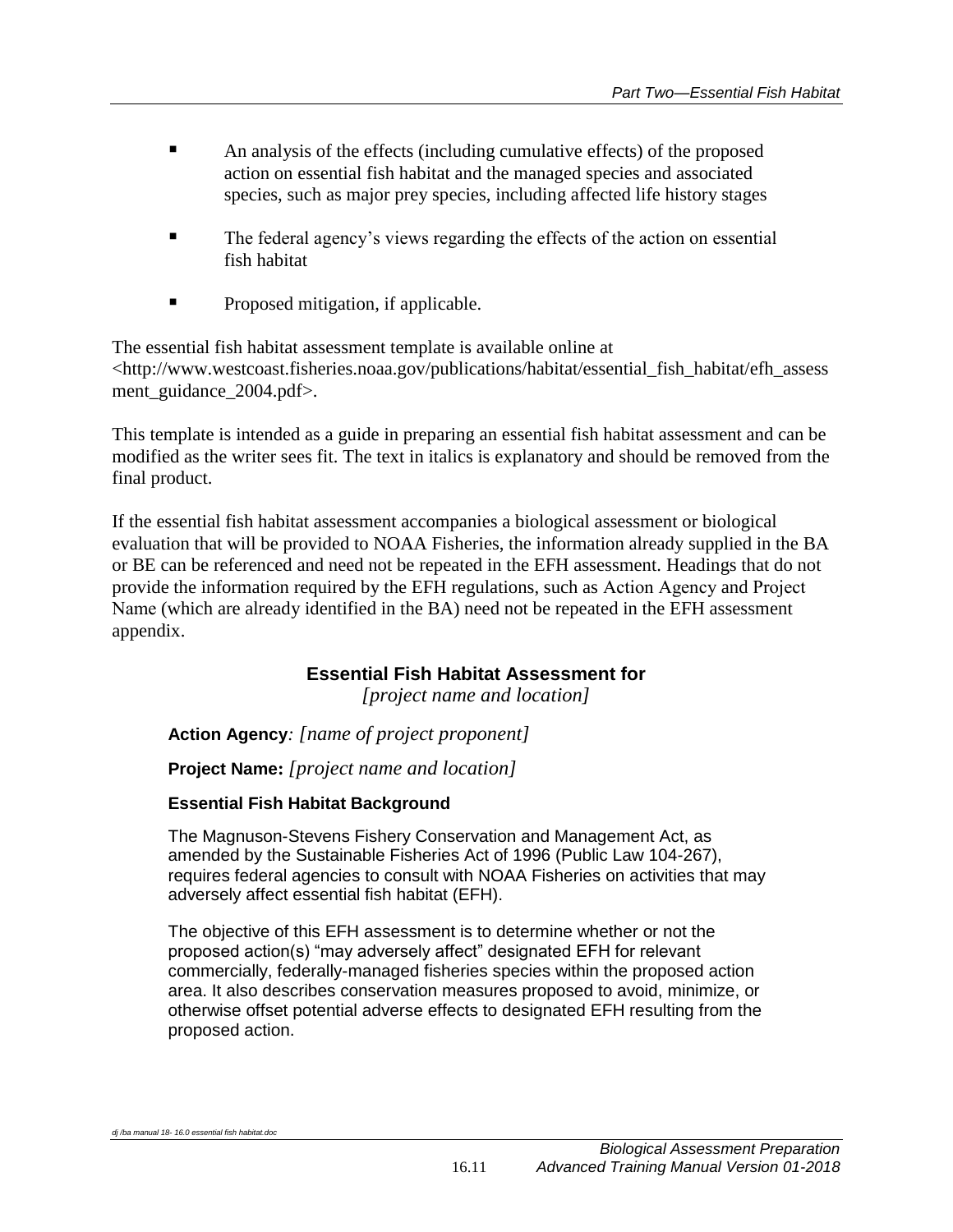#### **Description of the Proposed Action**

*Describe the project, or reference the description presented in previous sections of the BA. If a previous section is referenced, briefly describe the project in one or two lines. The species and life-history stages affected should be noted here. They can be listed in table form (see Table 16-2). This table was constructed using the references at the end of the template.*

#### <span id="page-15-0"></span>**Table 16-2. Fish species and life-stages with designated essential fish habitat in the action area.**

| <b>Ground Fish Species</b> | Eggs                     | Larvae                    | Young<br>Juvenile         | Juvenile                  | Adult       | Spawning                 |
|----------------------------|--------------------------|---------------------------|---------------------------|---------------------------|-------------|--------------------------|
| Spiny dogfish              |                          |                           | $\mathbf X$               | $\mathbf X$               | $\mathbf X$ |                          |
| Ratfish                    |                          |                           |                           | X                         | $\mathbf X$ |                          |
| Lingcod                    |                          | X                         |                           | $\mathbf X$               | $\mathbf X$ | X                        |
| Cabezon                    |                          | $\mathbf X$               |                           |                           |             |                          |
| Kelp greenling             |                          | X                         |                           |                           |             |                          |
| Pacific cod                |                          | $\mathbf X$               | $\mathbf X$               | $\boldsymbol{\mathrm{X}}$ | $\mathbf X$ | X                        |
| Pacific whiting (hake)     |                          |                           | $\mathbf X$               | $\mathbf X$               | $\mathbf X$ |                          |
| Sablefish                  |                          | $\mathbf X$               | $\mathbf X$               | $\mathbf X$               | $\mathbf X$ | $\mathbf X$              |
| Dark-blotched rockfish     |                          |                           |                           | X                         | X           |                          |
| Greenstriped rockfish      |                          |                           |                           | $\mathbf X$               | $\mathbf X$ |                          |
| Thornyhead                 |                          | $\mathbf X$               |                           |                           |             |                          |
| Pacific Ocean perch        |                          |                           |                           | $\mathbf X$               | $\mathbf X$ |                          |
| Widow rockfish             |                          |                           | $\boldsymbol{\mathrm{X}}$ | X                         |             |                          |
| Miscellaneous rockfish     |                          |                           |                           | $\mathbf X$               | $\mathbf X$ |                          |
| Arrowtooth flounder        |                          |                           |                           | $\mathbf X$               | $\mathbf X$ |                          |
| <b>Butter</b> sole         | X                        | X                         |                           |                           |             |                          |
| Curlfin sole               | $\mathbf X$              |                           |                           |                           |             |                          |
| Dover sole                 | $\mathbf X$              |                           |                           | $\mathbf X$               | $\mathbf X$ |                          |
| English sole               | $\mathbf X$              | $\mathbf X$               | X                         | $\mathbf X$               | $\mathbf X$ | $\mathbf X$              |
| Flathead sole              |                          | X                         |                           | $\mathbf X$               | $\mathbf X$ | $\mathbf X$              |
| Pacific sanddab            |                          |                           |                           | $\mathbf X$               | $\mathbf X$ |                          |
| Petrale sole               |                          |                           | $\boldsymbol{\mathrm{X}}$ | $\mathbf X$               | $\mathbf X$ |                          |
| Rex sole                   | $\mathbf X$              | $\boldsymbol{\mathrm{X}}$ |                           | $\mathbf X$               | $\mathbf X$ |                          |
| Sand sole                  | $\mathbf X$              | $\mathbf X$               |                           |                           |             |                          |
| Starry flounder            | $\mathbf X$              | $\mathbf X$               | $\mathbf X$               |                           |             | $\mathbf X$              |
| Northern anchovy           | $\mathbf X$              | $\mathbf X$               |                           | $\mathbf X$               | $\mathbf X$ |                          |
| Pacific sardine            | $\mathbf X$              | $\mathbf X$               |                           | X                         | X           |                          |
| Pacific mackerel           | $\mathbf X$              | X                         |                           | X                         | X           |                          |
| Jack mackerel              |                          |                           |                           |                           | $\mathbf X$ |                          |
| Market squid               | $\overline{\mathcal{L}}$ | $\overline{\mathcal{L}}$  | $\overline{\mathcal{L}}$  |                           | $\mathbf X$ | $\overline{\mathcal{L}}$ |
| Salmon                     |                          |                           |                           |                           |             |                          |
| Coho salmon                |                          |                           |                           | $\mathbf X$               | $\mathbf X$ |                          |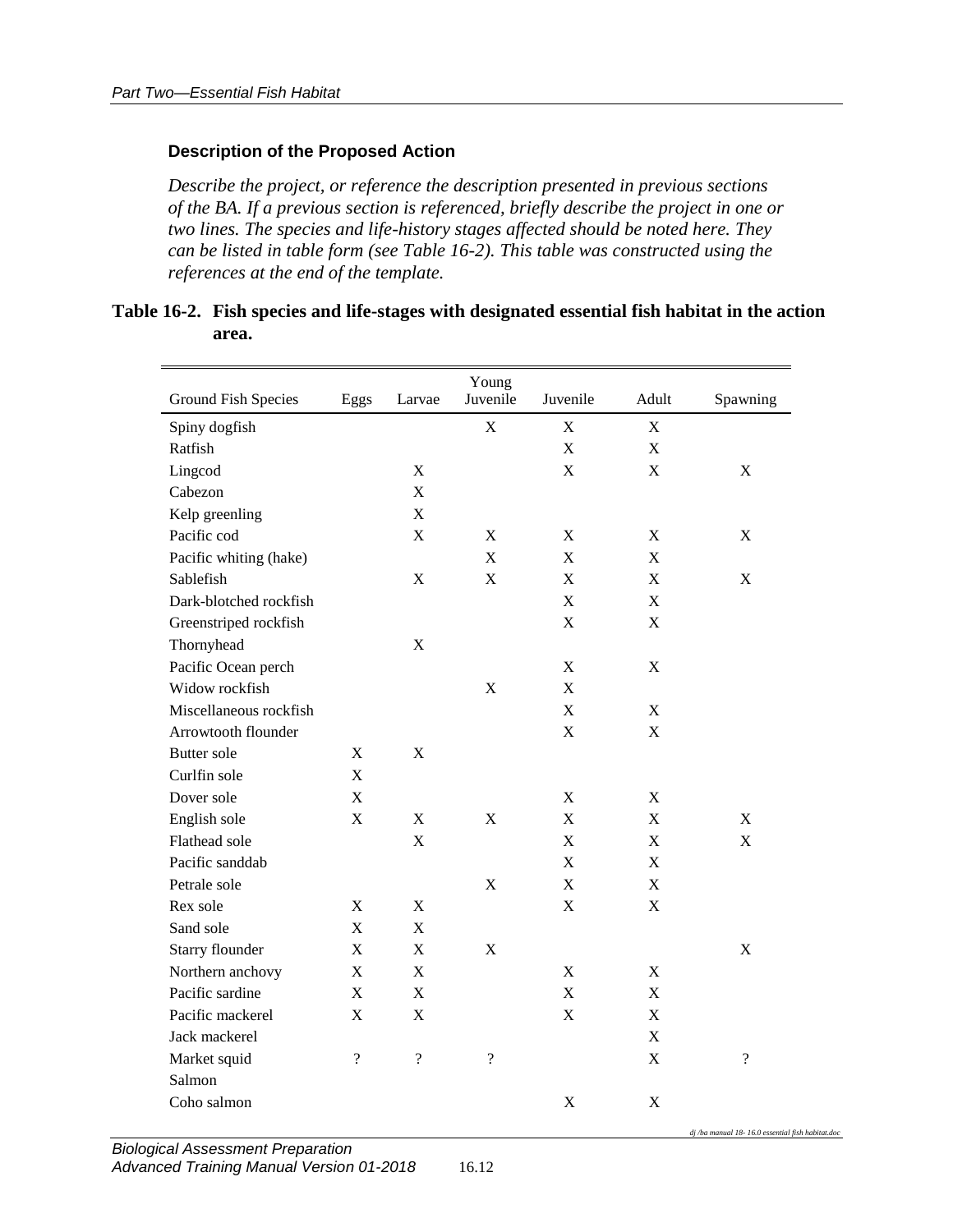| Chinook salmon |  |  |
|----------------|--|--|

#### **Potential Adverse Effects of Proposed Project**

*The specific essential fish habitat discussed depends on the project location and the species present. The adverse effects discussed in the BA or BE can be referenced, and additional effects can be discussed here. Unless it is clear that the effects on an individual species are unique, it is not necessary to discuss the adverse effects on a species-by-species basis, as this would certainly be repetitive and would provide no additional information. Instead, discuss the project's effects on EFH generally. However you should discuss the effects to salmonid, groundfish, and coastal pelagic EFH separately.*

#### **Adverse Effects on Essential Fish Habitat for Salmonids**

*Describe project effects on salmonid EFH.*

#### **Adverse Effects on Essential Fish Habitat for Ground Fishes**

*Describe project effects on ground fish EFH.*

#### **Adverse Effects on Essential Fish Habitat for Coastal Pelagic Species**

*Describe project effects on coastal pelagic EFH.*

#### **Essential Fish Habitat Conservation Measures**

*Describe the conservation measures incorporated into the project to minimize potential adverse effects on EFH. If these measures have already been described, refer to that description. An example follows:*

The following measures will be implemented to minimize the potential adverse effects on designated EFH described above:

- Conservation measure 1
- Conservation measure 2
- etc.

#### **Conclusion and Effect Determination**

*Summarize the potential effect that the project will have on EFH. This takes into account the conservation measures proposed as part of the project that were described above*. [A determination of *may adversely affect* should be made if the action results in the reduction of quantity or quality of EFH. Otherwise, a determination of *will not adversely affect* or *no adverse effect* is appropriate.]